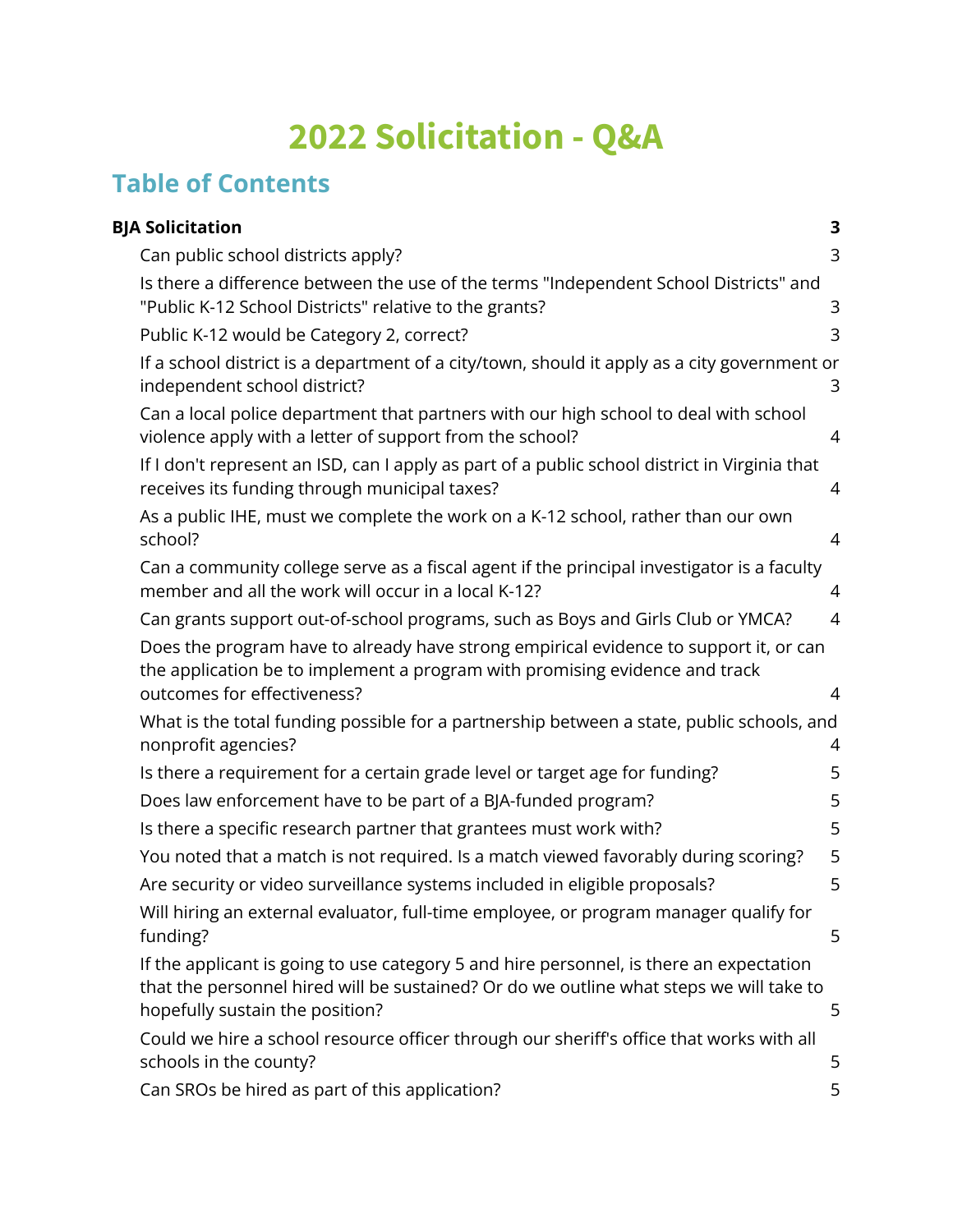| Would we be able to use the funding to pay SRO salaries?                                                                                                                                                                                                             | 6              |
|----------------------------------------------------------------------------------------------------------------------------------------------------------------------------------------------------------------------------------------------------------------------|----------------|
| For developing and operating technology solutions, can some of the work be<br>subcontracted out to a for-profit business?                                                                                                                                            | 6              |
| What is the definition of School Violence?                                                                                                                                                                                                                           | 6              |
| Is preventing human trafficking and dating violence in this definition through this<br>program?                                                                                                                                                                      | 6              |
| Would a virtual training simulator machine specifically dealing with school<br>safety/de-escalation for officers be covered?                                                                                                                                         | 6              |
| Can applicants apply for Mental Health First Aid training for students and/or teachers<br>under BJA's STOP School Violence grant program?                                                                                                                            | 6              |
| Will informal youth educational programs held outside of the classroom qualify for<br>funding?                                                                                                                                                                       | 6              |
| If we have a current OJP/STOP grant that includes the funding of an anonymous<br>reporting system. We will be able to partially implement and fund that part of the grant<br>but not for all of our school districts. Can we apply for an ARS in this current grant? | 6              |
| Can applicants apply for Mental Health First Aid training for students and/or teachers<br>under BJA's STOP School Violence grant program?                                                                                                                            | 7              |
| What might "Developing and operating technology solutions" include?                                                                                                                                                                                                  | 7              |
| Can applicants choose to follow as many of the 5 eligible proposals as possible or<br>should they choose to focus on one specific area?                                                                                                                              | 7              |
| If the application is for training, can we include the equipment used to create the<br>training?                                                                                                                                                                     | $\overline{7}$ |
| Is it acceptable for an applicant to use year 1 of the grant period as a planning year?                                                                                                                                                                              | 7              |
| What were the three requirements by BJA for grant submission?                                                                                                                                                                                                        | 7              |
| Is there technology you would recommend schools use for anonymous reporting?                                                                                                                                                                                         | $\overline{7}$ |
| Can a state law enforcement agency apply for the BJA STOP grant?                                                                                                                                                                                                     | 8              |
| <b>COPS Solicitation</b>                                                                                                                                                                                                                                             | 8              |
| Does the SVPP require matching funds?                                                                                                                                                                                                                                | 8              |
| Does the COPS grant pay for indirect costs?                                                                                                                                                                                                                          | 8              |
| Does a school district receive \$500,000 each year or is it split up into 3 years?                                                                                                                                                                                   | 8              |
| Can we use funds to purchase equipment, etc?                                                                                                                                                                                                                         | 8              |
| Do you have any recommendations for an application from a private, nonprofit K-12<br>school? We realize we aren't eligible as a primary applicant. How could we submit an<br>application?                                                                            | 8              |
| As a university police department, would we apply as the school or as a police                                                                                                                                                                                       |                |
| department?                                                                                                                                                                                                                                                          | 9              |
| Where should the letters of support come from?                                                                                                                                                                                                                       | 9              |
|                                                                                                                                                                                                                                                                      |                |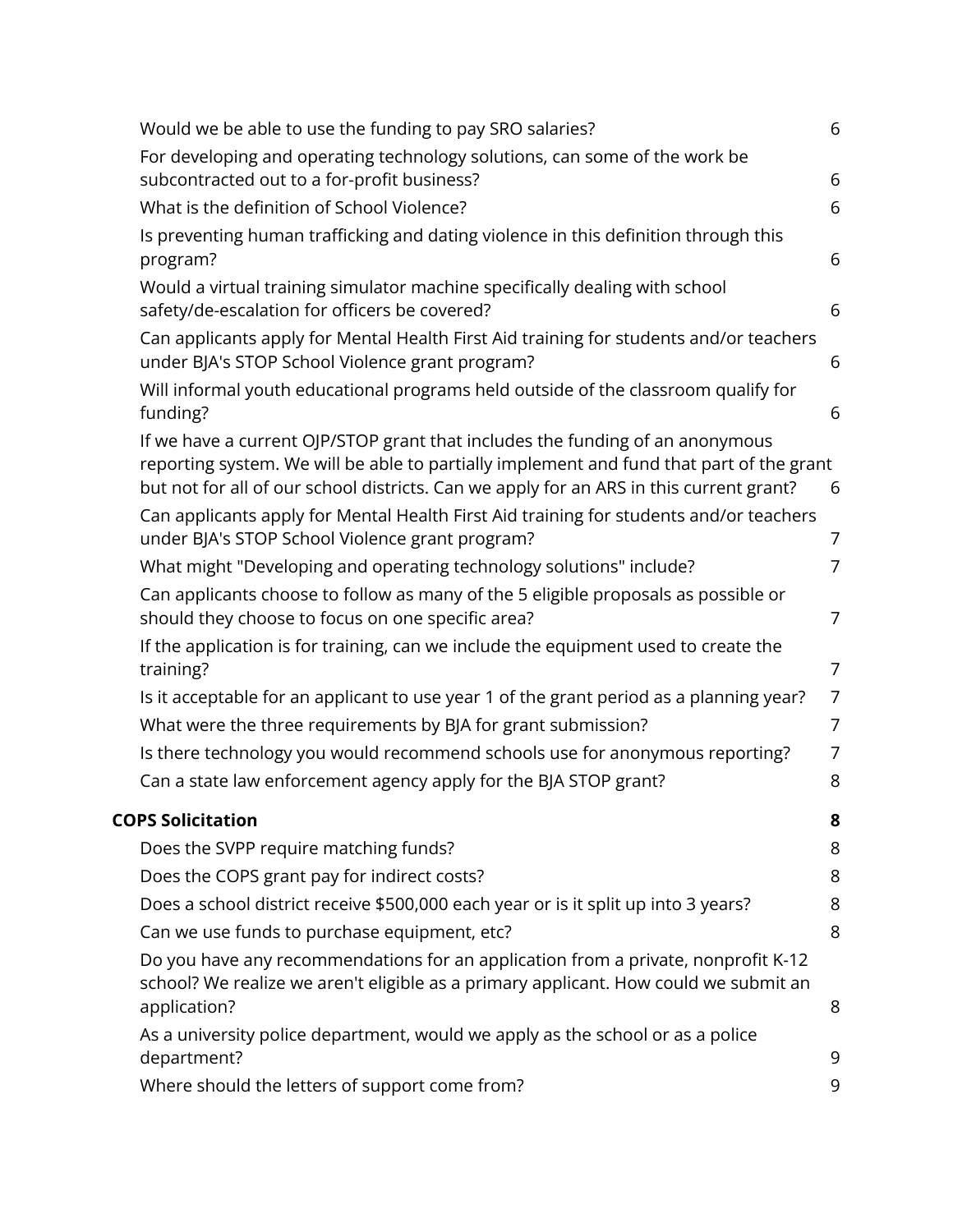| Are we allowed to submit two separate SVPP proposals to meet two different                                             |    |
|------------------------------------------------------------------------------------------------------------------------|----|
| needs/projects?                                                                                                        | 9  |
| JustGrants                                                                                                             | 9  |
| When will the application be posted on Just Grants?                                                                    | 9  |
| Does the budget amount on the SF424 need to match exactly with the JustGrants<br>budget?                               | 9  |
| Can you change your request amount between the time you submit on Grants.gov and<br>the time you submit on JustGrants? | 9  |
| Does the budget amount submitted in Grants.gov have to match the budget submitted<br>in JustGrants?                    | 9  |
| Can we change the budget on the 424 once it is in just grants?                                                         | 9  |
| Where can I get training beyond technical support on JustGrants?                                                       | 9  |
| <b>Other</b>                                                                                                           | 10 |
| Can we submit proposals to all three solicitations?                                                                    | 10 |

# <span id="page-2-0"></span>**BJA Solicitation**

### <span id="page-2-1"></span>**Can public school districts apply?**

Yes.

### <span id="page-2-2"></span>**Is there a difference between the use of the terms "Independent School Districts" and "Public K-12 School Districts" relative to the grants?**

Independent School Districts typically are identified by their local government, for example, as in Texas (ie. Garland ISD). Some school districts are units of their county or city government so the applicant may end up being the county or city, but in many cases, the school district can be the applicant. Check with your local government to determine if you are eligible to apply or if the County/City must be the fiscal agent.

### <span id="page-2-3"></span>**Public K-12 would be Category 2, correct?**

Yes, only state/state agencies apply under category 1.

### <span id="page-2-4"></span>**If a school district is a department of a city/town, should it apply as a city government or independent school district?**

That depends on the individual locality. Check with the appropriate individual in your local government to determine if you can be the fiscal agent of a grant or if the County/City must apply.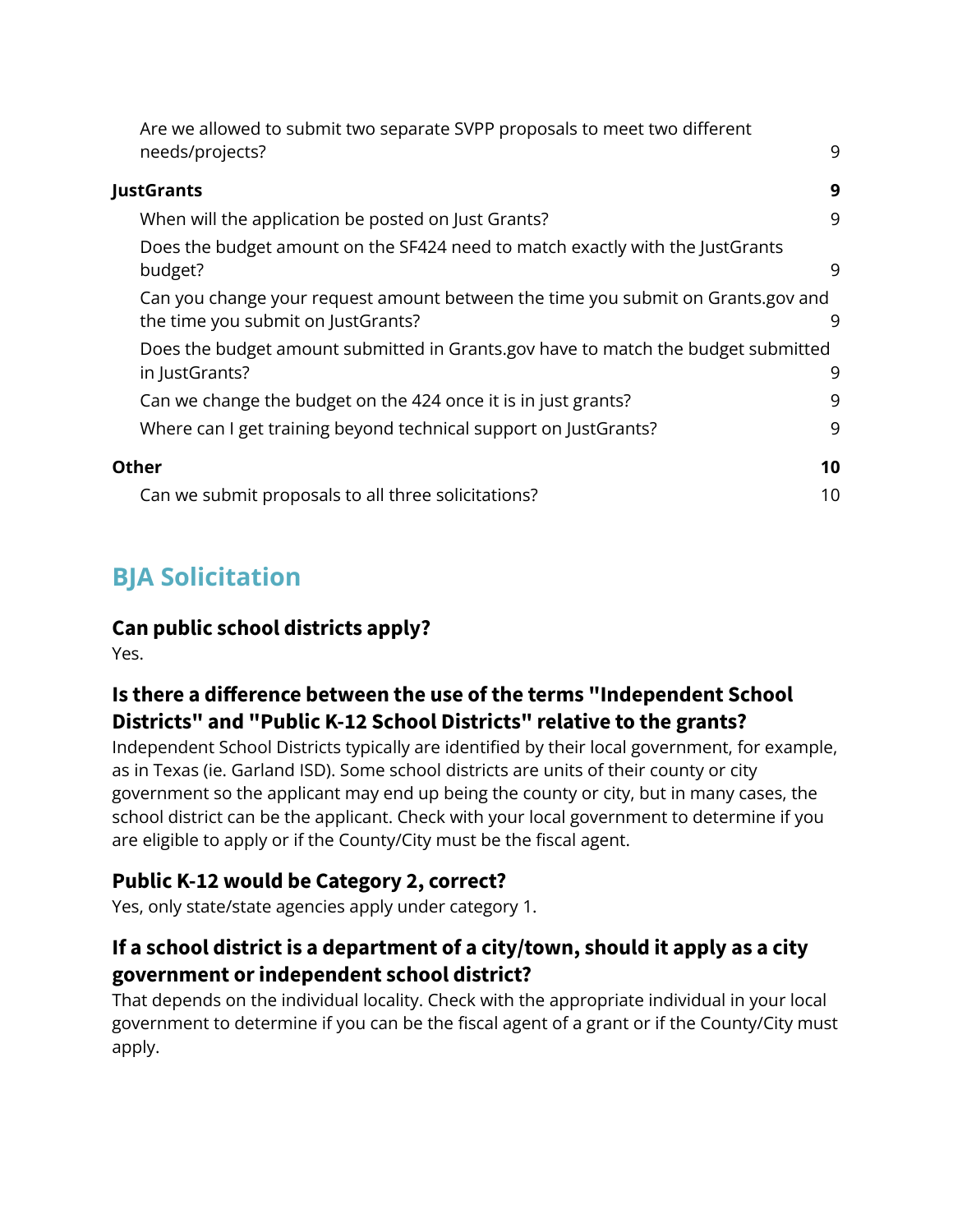### <span id="page-3-0"></span>**Can a local police department that partners with our high school to deal with school violence apply with a letter of support from the school?**

Yes, the police department may apply.

### <span id="page-3-1"></span>**If I don't represent an ISD, can I apply as part of a public school district in Virginia that receives its funding through municipal taxes?**

Yes, BJA made an award to a Virginia School District last year. Check with your local government, however, to make sure they allow your agency to administer grants, or if the county/city government must administer it and be the fiscal agent.

### <span id="page-3-2"></span>**As a public IHE, must we complete the work on a K-12 school, rather than our own school?**

Correct, STOP funds are only appropriated to serve K-12 schools.

### <span id="page-3-3"></span>**Can a community college serve as a fiscal agent if the principal investigator is a faculty member and all the work will occur in a local K-12?**

As long as the project serves K-12 school(s), a community college can apply. The community college would be the fiscal agent. Community colleges are typically state agencies so the college would apply under category 1, but if the community college is a private institution, you would apply under category 2.

### <span id="page-3-4"></span>**Can grants support out-of-school programs, such as Boys and Girls Club or YMCA?**

The Program is intended for providing training programs in a school setting where you have a captive audience, but there is no statutory prohibition. The Project Narrative would have to make a strong case for how such a program supports the overall school safety strategy. This may be a project more appropriate for the OJJDP solicitation that was discussed.

### **Does the program have to already have strong empirical evidence to support it, or can the application be to implement a program with promising evidence and track outcomes for effectiveness?**

<span id="page-3-5"></span>The program should be "evidenced-based." If you are proposing to use a program that has "promising evidence" the narrative needs to be clear about what facts exist to say there is "promising evidence."

### <span id="page-3-6"></span>**What is the total funding possible for a partnership between a state, public schools, and nonprofit agencies?**

The maximum allowable award for a category 1 application (state/state agency) is \$2 million. The maximum allowable award for a Category 2 application (all other eligible applicants) is \$1 million. How the applicant divides that between their partners is up to them but the application total cannot exceed those amounts.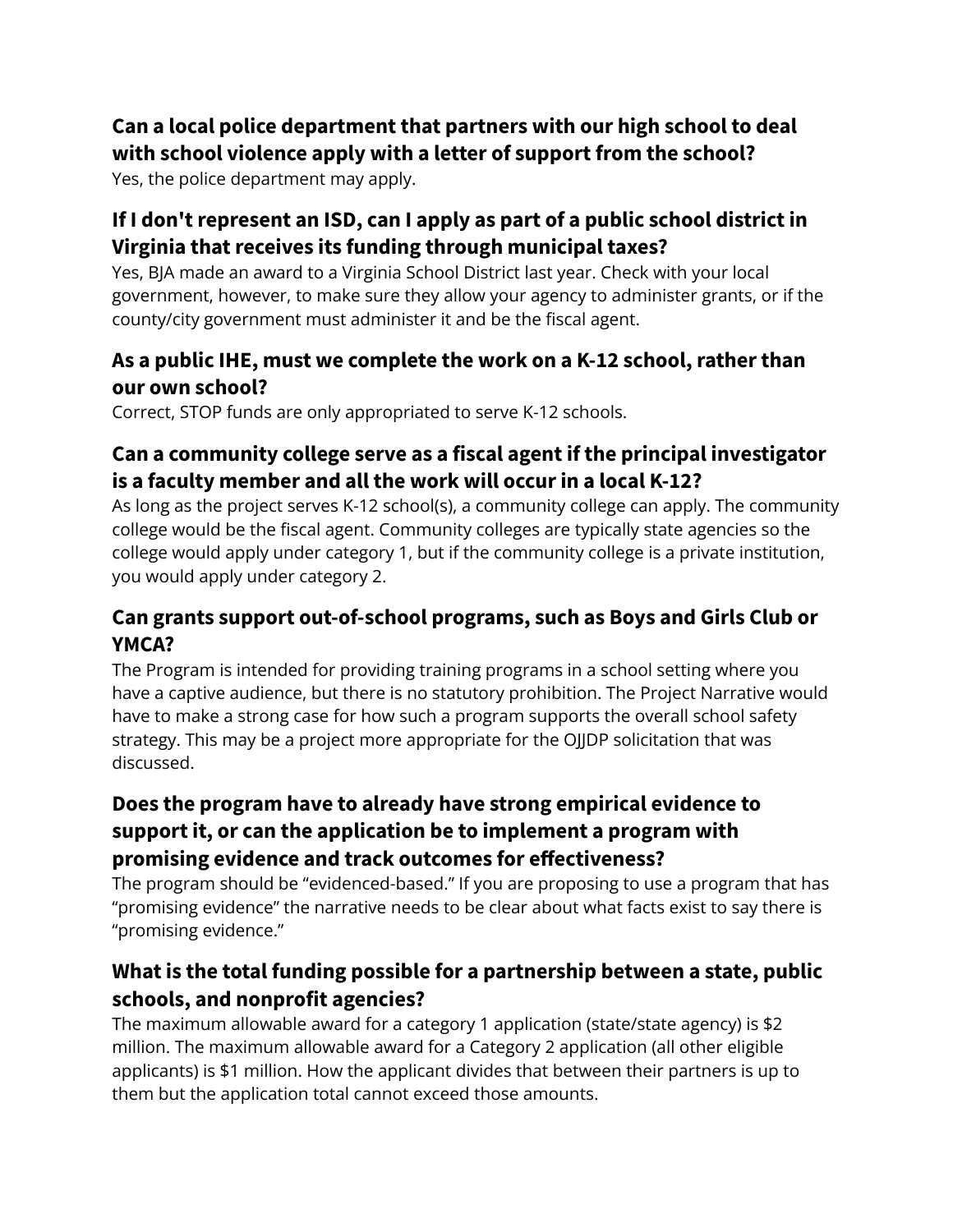### <span id="page-4-0"></span>**Is there a requirement for a certain grade level or target age for funding?**

As long as the target audience is K-12, is it up to the applicant to determine which age group/grade level has the greatest need in their area.

### <span id="page-4-1"></span>**Does law enforcement have to be part of a BJA-funded program?**

No. However, if you are implementing Behavioral Threat Assessment teams, best practices indicate that local law enforcement should have a role on those teams.

### <span id="page-4-2"></span>**Is there a specific research partner that grantees must work with?**

There are instances (i.e. where the applicant is an IHE) when the applicant has the capability to also be the research partner. A school district may have that capability or a state agency may also have that capability but the applicant must be clear about who the research/evaluation partner is and their capability to carry out the requirements related to the Behavioral Threat Assessment project. Those are the only projects that require a research partner.

### <span id="page-4-3"></span>**You noted that a match is not required. Is a match viewed favorably during scoring?**

An applicant does not get priority consideration for including a match and it should be noted that if an applicant proposes a match and receives an award, you can't change your mind about the match after you receive an award.

### <span id="page-4-4"></span>**Are security or video surveillance systems included in eligible proposals?**

No; however, you could apply to the COPS solicitation for this type of system.

### <span id="page-4-5"></span>**Will hiring an external evaluator, full-time employee, or program manager qualify for funding?**

Typically, an applicant would use part of the award as a sub-award or contract for the evaluation/research piece of the project (remember this is only required for projects implementing a Behavioral Threat Assessment Team.

### **If the applicant is going to use category 5 and hire personnel, is there an expectation that the personnel hired will be sustained? Or do we outline what steps we will take to hopefully sustain the position?**

<span id="page-4-6"></span>You should outline in the sustainment section of your project narrative what steps you will take after the award ends.

# <span id="page-4-7"></span>**Could we hire a school resource officer through our sheriff's office that works with all schools in the county?**

No.

# <span id="page-4-8"></span>**Can SROs be hired as part of this application?**

No.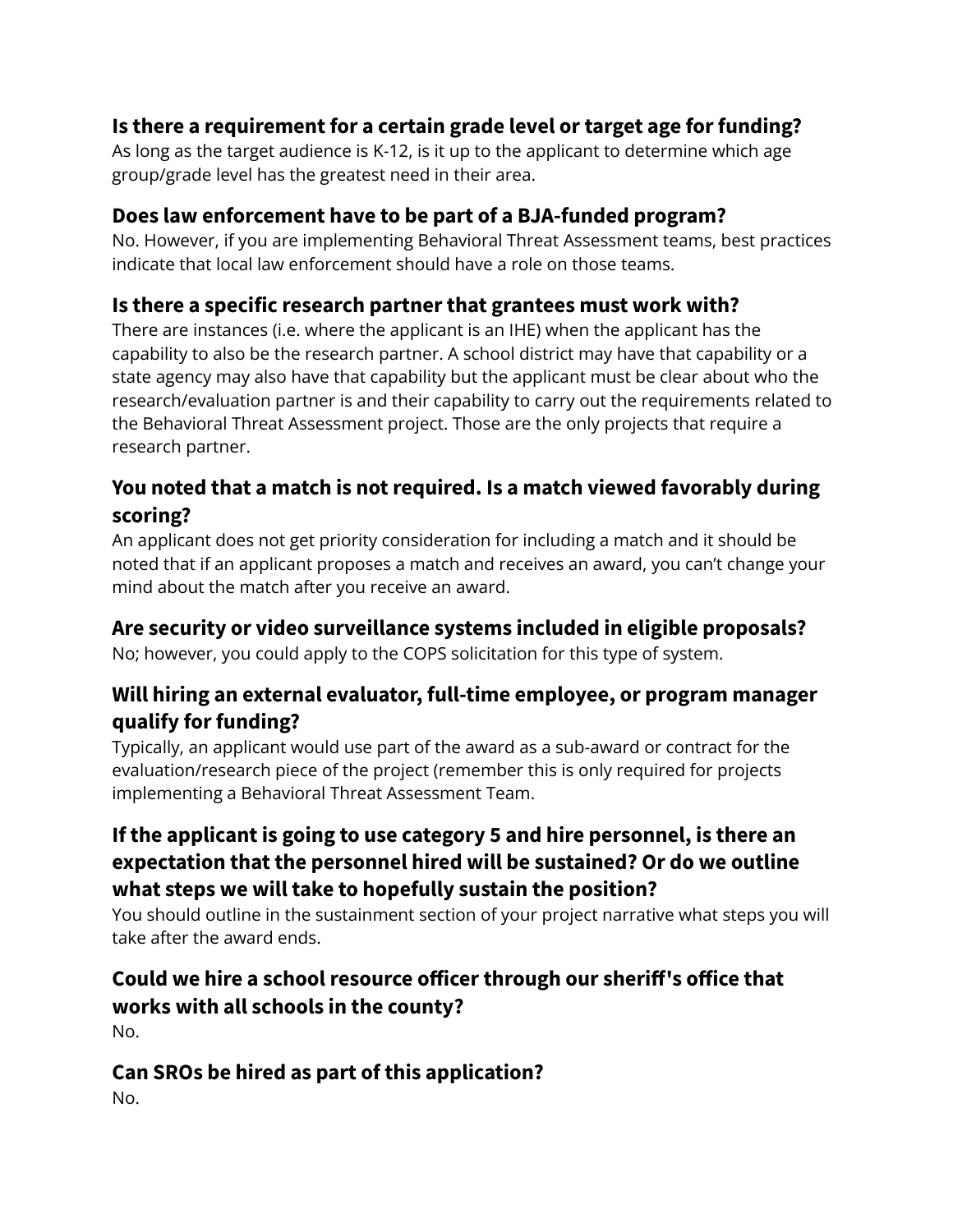### <span id="page-5-0"></span>**Would we be able to use the funding to pay SRO salaries?**

Only for overtime for existing SROs that are part of the project for things that are not part of their regular duties.

### <span id="page-5-1"></span>**For developing and operating technology solutions, can some of the work be subcontracted out to a for-profit business?**

Yes, but the organization has to agree to not make a profit (must basically provide the service at their cost).

### <span id="page-5-2"></span>**What is the definition of School Violence?**

The purpose of the STOP Program is to prevent violence against others or themselves.

### <span id="page-5-3"></span>**Is preventing human trafficking and dating violence in this definition through this program?**

Dating violence prevention is allowable. OJP has an anti-human trafficking program where training related to that in a school setting would be more appropriate. An applicant would have to make a strong case in their narrative about how anti-human trafficking training fits their overall school safety strategy.

### <span id="page-5-4"></span>**Would a virtual training simulator machine specifically dealing with school safety/de-escalation for officers be covered?**

The BJA STOP program is not an equipment purchase program. You may want to apply to the COPS STOP program however for this type of expenditure.

### <span id="page-5-5"></span>**Can applicants apply for Mental Health First Aid training for students and/or teachers under BJA's STOP School Violence grant program?** Yes.

### <span id="page-5-6"></span>**Will informal youth educational programs held outside of the classroom qualify for funding?**

The BJA STOP Program is intended for classroom-based training because there is a captive audience. While there is no statutory prohibition on out-of-classroom programs, the program narrative would need to make a strong case for how this plays into the overall school safety strategy and how you would maximize the number of students served. This may be something more appropriate for the OJJDP solicitation.

### **If we have a current OJP/STOP grant that includes the funding of an anonymous reporting system. We will be able to partially implement and fund that part of the grant but not for all of our school districts. Can we apply for an ARS in this current grant?**

<span id="page-5-7"></span>If you are implementing the ARS in schools not covered by your current award, this would be allowable, but you must be very clear in your narrative about which schools were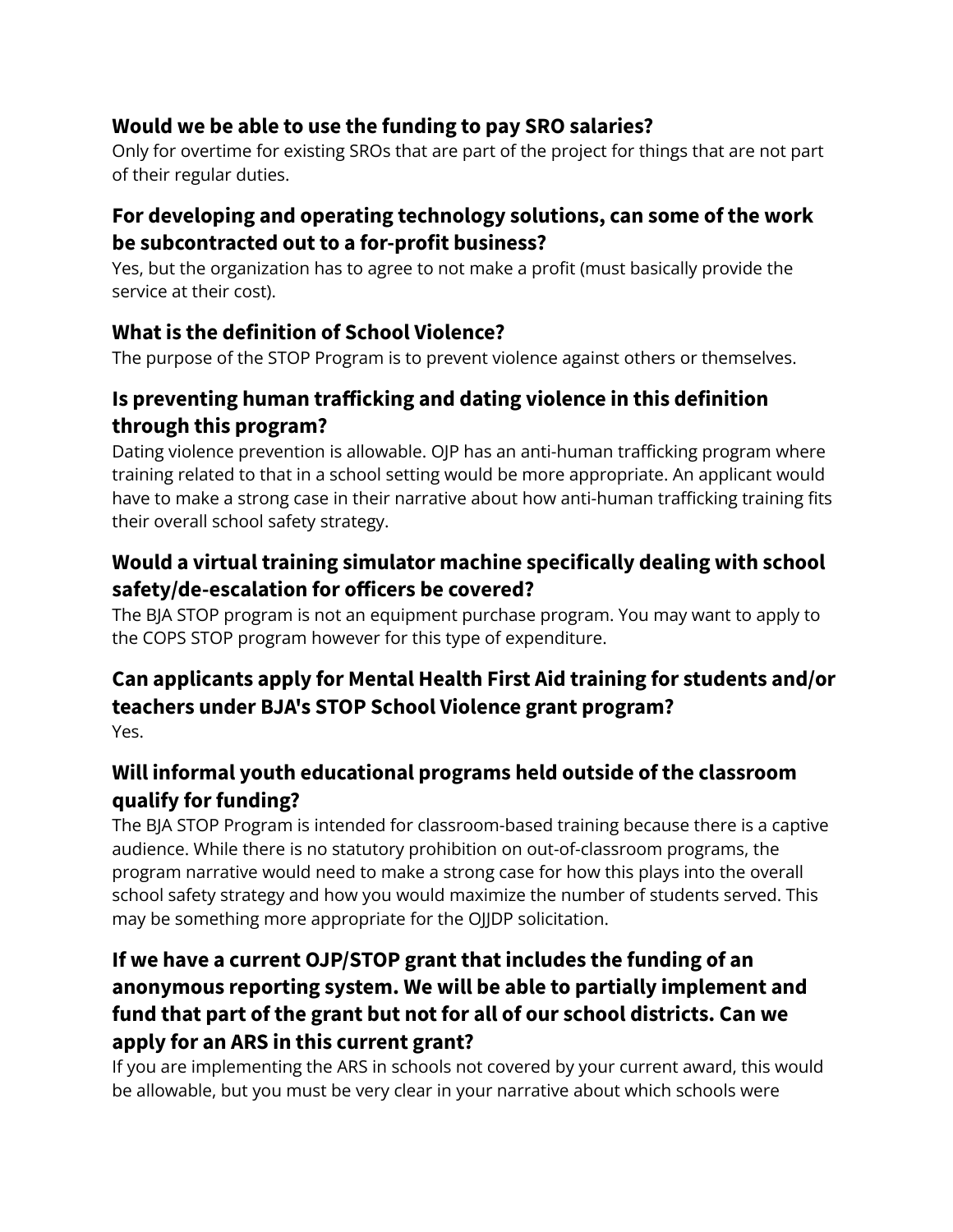included in the original implementation and which schools are being included in the proposed implementation to ensure there is no duplication of effort. You also cannot use funding in the new proposal to pay for any licensing requirements related to the first implementation.

#### <span id="page-6-0"></span>**Can applicants apply for Mental Health First Aid training for students and/or teachers under BJA's STOP School Violence grant program?** Yes.

<span id="page-6-1"></span>

### **What might "Developing and operating technology solutions" include?**

Anonymous Tip/Reporting Systems (ARS), which can include apps, websites, etc. Digital Threat Assessment systems are what we typically see in applications. BJA cannot fund security cameras or other target hardening/deterrent measures.

### <span id="page-6-2"></span>**Can applicants choose to follow as many of the 5 eligible proposals as possible or should they choose to focus on one specific area?**

Applicants can apply to implement one or more. As was mentioned during the webinar, applicants should carefully consider just what capacity they have to implement multiple areas in one project.

### <span id="page-6-3"></span>**If the application is for training, can we include the equipment used to create the training?**

BJA would need to know exactly what equipment is being considered. The BJA STOP Program is not an equipment purchase program so it should not be considered an opportunity to purchase equipment on a Wishlist that the applicant currently does not have the ability to purchase.

### <span id="page-6-4"></span>**Is it acceptable for an applicant to use year 1 of the grant period as a planning year?**

Applicants are encouraged to include a period in the timeline to allow for start-up, but peer review panels are looking for well-thought-out project proposals that are ready or almost ready to hit the ground running once funding is received and accessible.

### <span id="page-6-5"></span>**What were the three requirements by BJA for grant submission?**

In order to move to peer review, an applicant must ensure the application includes the Abstract, Project Narrative, and the Budget Detail Worksheet that include a budget narrative (this is a web form that is part of the application process). There are other attachments that are required as part of the complete applications but those three must be present to move to peer review.

### <span id="page-6-6"></span>**Is there technology you would recommend schools use for anonymous reporting?**

BJA cannot recommend specific vendors for ARS.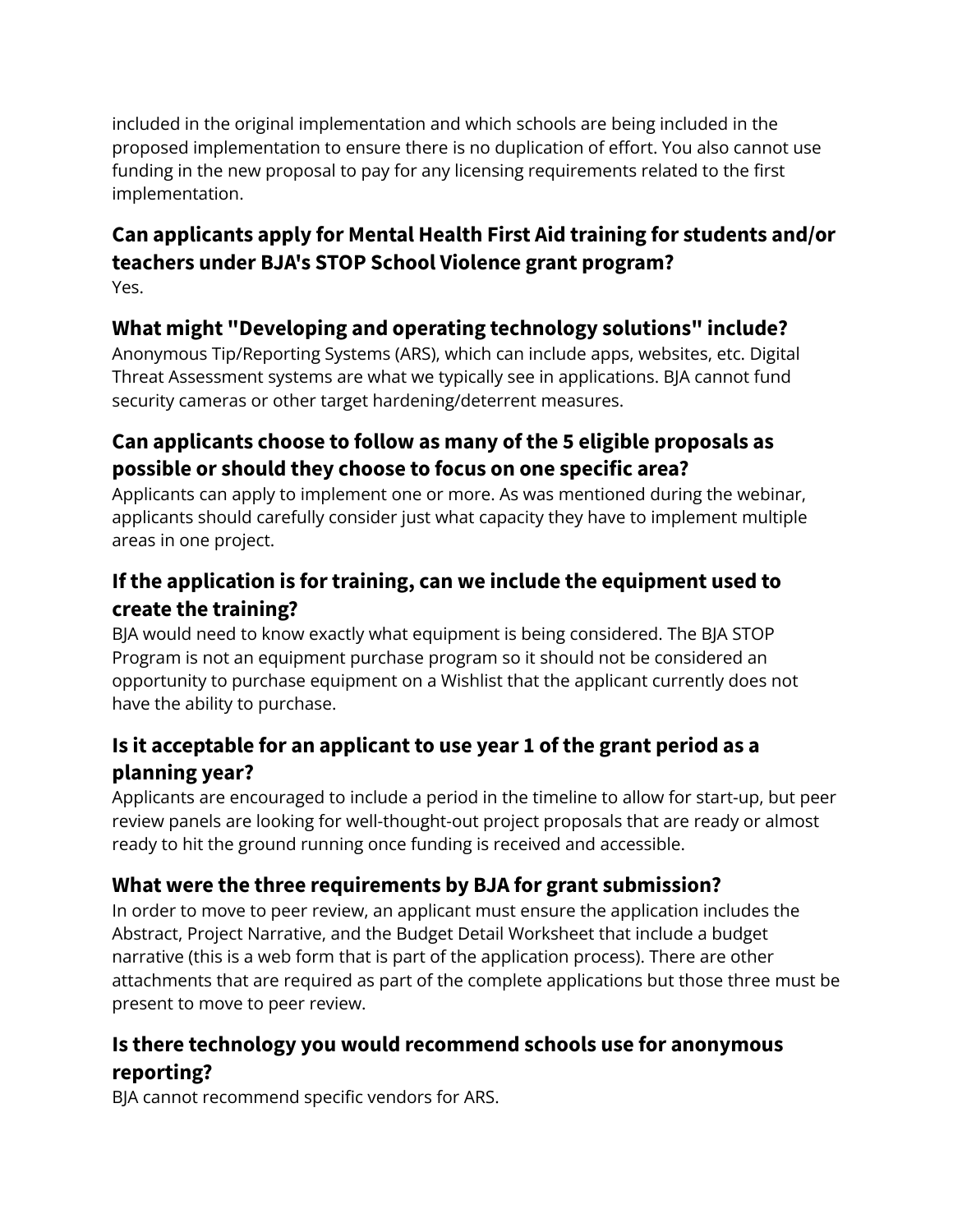#### <span id="page-7-0"></span>**Can a state law enforcement agency apply for the BJA STOP grant?** Yes.

# <span id="page-7-1"></span>**COPS Solicitation**

### <span id="page-7-2"></span>**Does the SVPP require matching funds?**

Yes. 75% of the requested amount would be funded and 25% must come from the participating agencies. The awarded agency is responsible for the local match of funds. A list of the possible sources for the local match may be found in the SVPP solicitation or the program-specific FAQs on the COPS Office website: https://cops.usdoj.gov/pdf/2022ProgramDocs/svpp/faqs.pdf

An applicant may apply for a waiver in the web-based budget forms of the JustGrants application. Waivers are not guaranteed, so all applicants should plan for at least a 25% match based on their total project costs.

The local match must be a cash match. Please see the solicitation guide and the resource guide for more information on the local match requirements.

### <span id="page-7-3"></span>**Does the COPS grant pay for indirect costs?**

Indirect costs are not an allowable cost under the SVPP grant.

### <span id="page-7-4"></span>**Does a school district receive \$500,000 each year or is it split up into 3 years?**

The total award is a maximum of \$500,000. It would fund the entire award period.

### <span id="page-7-5"></span>**Can we use funds to purchase equipment, etc?**

All budget requests are reviewed on a case-by-case basis. Provided the items are within the scope of COPS SVPP funding and are fully linked and justified within the narrative and budget details, the COPS Office will review those items.

### **Do you have any recommendations for an application from a private, nonprofit K-12 school? We realize we aren't eligible as a primary applicant. How could we submit an application?**

<span id="page-7-6"></span>Private schools may partner with their local law enforcement to receive the services and benefits (equipment, technology, etc.) of SVPP for their school and students. The law enforcement applicant would be the responsible party for the award (purchases, reimbursements, reports, etc), and the school would be a partner.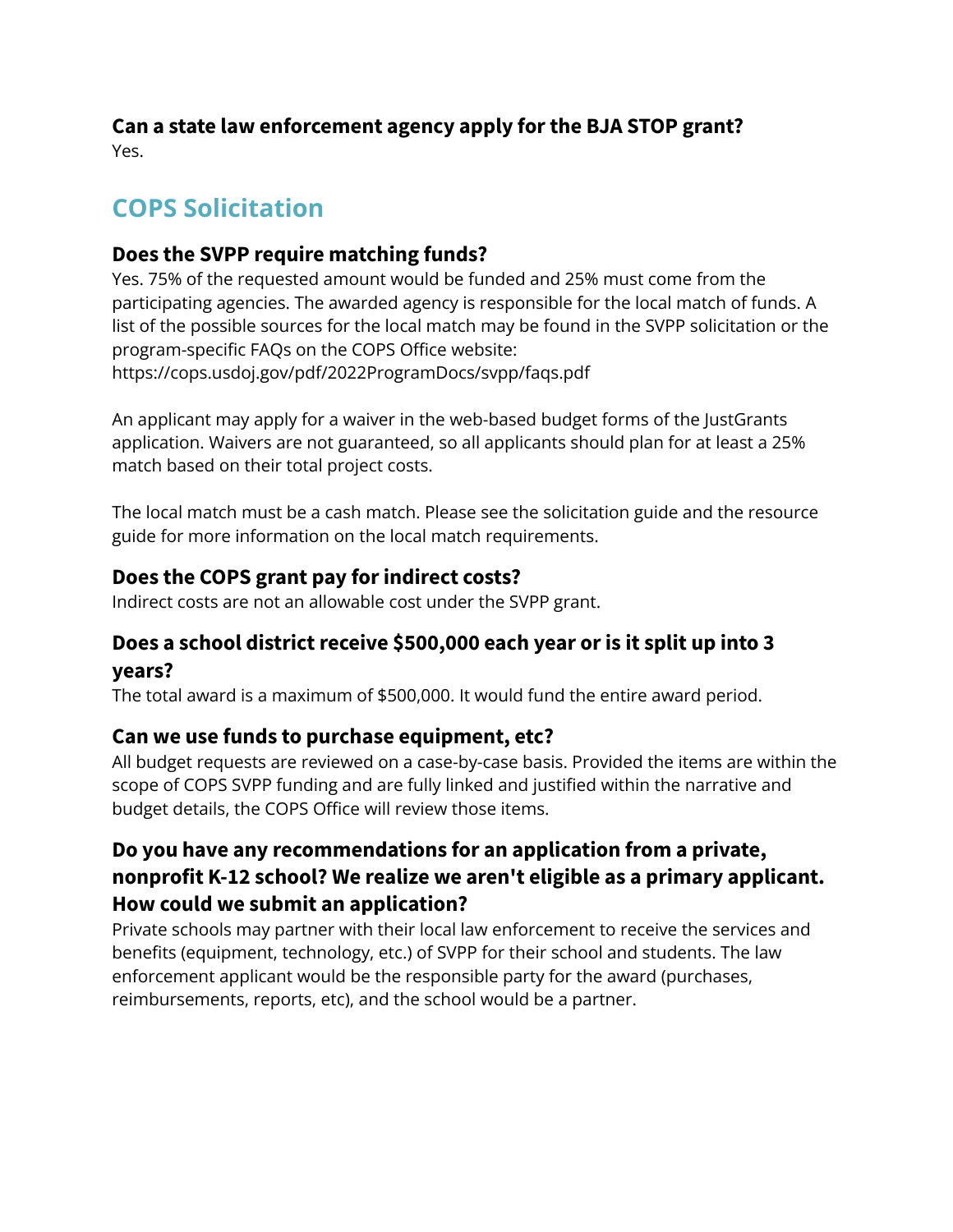### <span id="page-8-0"></span>**As a university police department, would we apply as the school or as a police department?**

University police departments are not eligible for SVPP funding. Funding must be for K-12 schools and school grounds.

### <span id="page-8-1"></span>**Where should the letters of support come from?**

Letters of support should be from relevant stakeholders. For example, a police department or sheriff's department submitting an application would have a letter from the school district or school (s) in which the SVPP project will be implemented.

### <span id="page-8-2"></span>**Are we allowed to submit two separate SVPP proposals to meet two different needs/projects?**

Only one application may be submitted per applicant. An applicant may request the items above (for example) and write a narrative that provides a comprehensive plan for how both projects will be implemented and beneficial to the safety and security of the students in schools and on school grounds.

# <span id="page-8-3"></span>**JustGrants**

### <span id="page-8-4"></span>**When will the application be posted on Just Grants?**

See <https://justicegrants.usdoj.gov/training/training-application-submission>

### <span id="page-8-5"></span>**Does the budget amount on the SF424 need to match exactly with the JustGrants budget?**

Yes.

#### <span id="page-8-6"></span>**Can you change your request amount between the time you submit on Grants.gov and the time you submit on JustGrants?** No.

### <span id="page-8-7"></span>**Does the budget amount submitted in Grants.gov have to match the budget submitted in JustGrants?**

Yes.

#### <span id="page-8-8"></span>**Can we change the budget on the 424 once it is in just grants?** No.

## <span id="page-8-9"></span>**Where can I get training beyond technical support on JustGrants?**

<https://justicegrants.usdoj.gov/training>